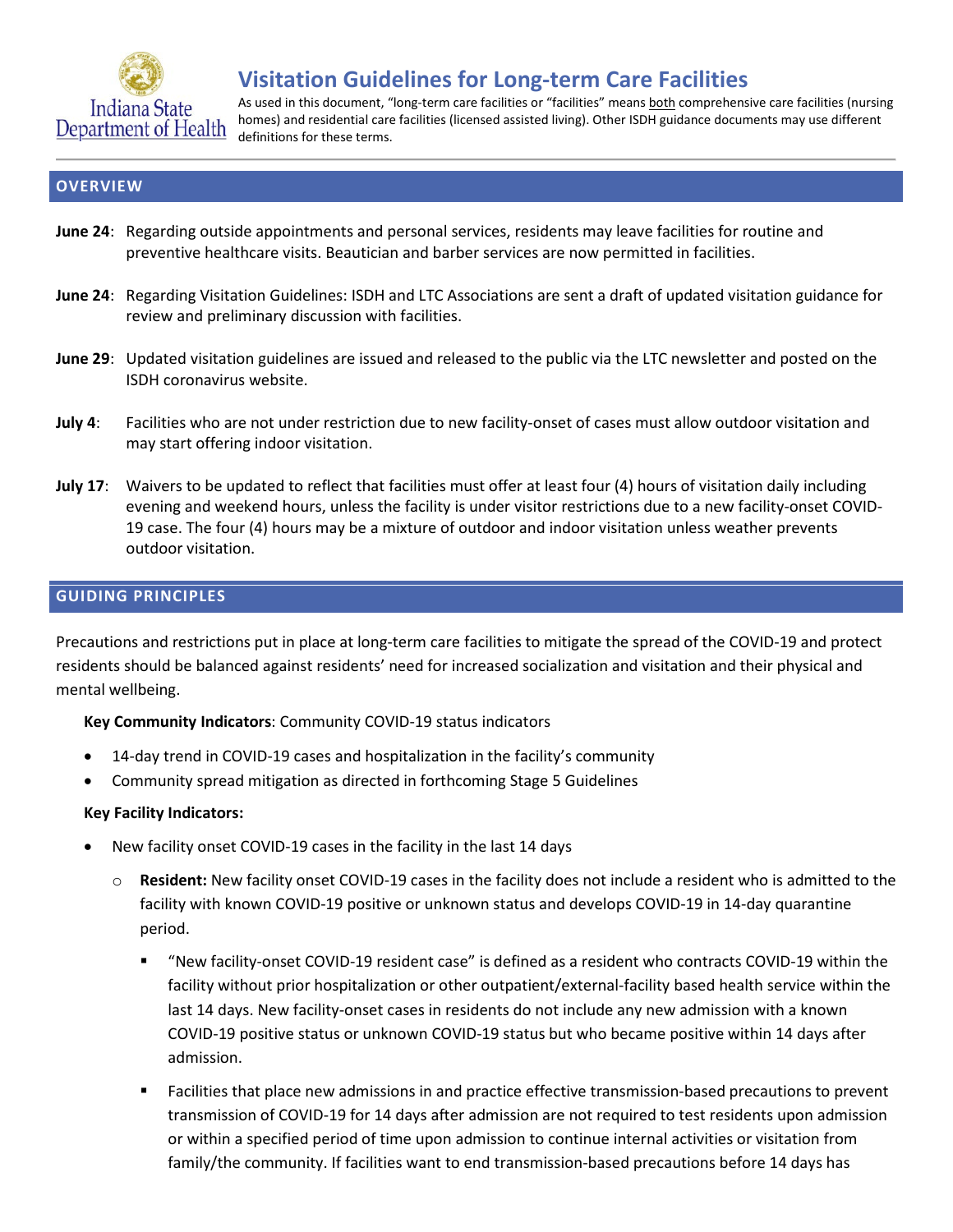passed after admission, they may follow the Centers for Disease Control and Prevention's (CDC's) testbased strategy for the end of transmission-based precautions. **If the resident is admitted with a negative test then they would not require placement in transmission-based precautions.**

 If a new admission develops signs and symptoms of COVID-19 the facility should test the resident for COVID-19. As stated above, the timeframe after admission will determine whether a COVID-19 positive result is either new facility-onset or not.

## o **Staff Positive Case:**

- Because staff may contract COVID-19 outside of the facility, a new staff positive does not count as a new facility-onset case. Such cases, however, must still be reported to ISDH as new facility cases.
- The new staff positive will be contact traced by the local health department (LHD) or ISDH for outside the facility contacts. For exposure control within the facility, infection preventionist will use the tools in the COVID IP Toolkit for assisting with potential risk for exposure and control for outbreak surveillance.
	- Long-term Care (LTC) Respiratory Surveillance Line List
	- Long-term Care (LTC) Respiratory Surveillance Outbreak Summary
	- Staffing Assignment sheets that correspond with (LTC) Line lists
- Any resident or staff who spent >15 minutes closer than 6 feet without the use of masks (either resident or staff) should be quarantined for 14 days. (Staff may work in COVID+ unit as stated in previous guidelines.)
- **This does not prohibit other residents from continuing with visitation.**
- If any of the close contacts tests positive for COVID-19, then this would be considered facility onset due to outbreak exposure control and the 14 days would start at the time of the last contact with the positive staff.
- If more than one staff tests positive in the same shift and/or unit this would be considered a "New Facility-Onset COVID-19 Case" and 14 days would start.

# **CONTINUED INFECTION PREVENTION**

As long-term care facilities move to a reopened phase in resident care, it is expected that COVID-19 infection prevention and control measures should remain in place as long as the virus is present in epidemic levels and until a vaccine is available and can be widely administered. The following measures would be maintained until guidance is otherwise issued by ISDH:

- Long-term care facilities maintain their COVID-19 Preparedness Checklist and update it as needed.
- Continued universal mask use by all staff (medical grade masks) and visitors (cloth is acceptable).
- Residents to wear mask (cloth is acceptable) when they leave their rooms, as tolerated, unless otherwise outlined below.
- Continue to maintain social distancing of at least six (6) feet between residents and staff as much as possible.
- Continue staff screening and temperature checks at the start of each shift and do not permit entry if symptoms are present. All staff should adhere to the federal CDC's [Return to Work Criteria](https://www.cdc.gov/coronavirus/2019-ncov/hcp/return-to-work.html) if symptoms are present or the staff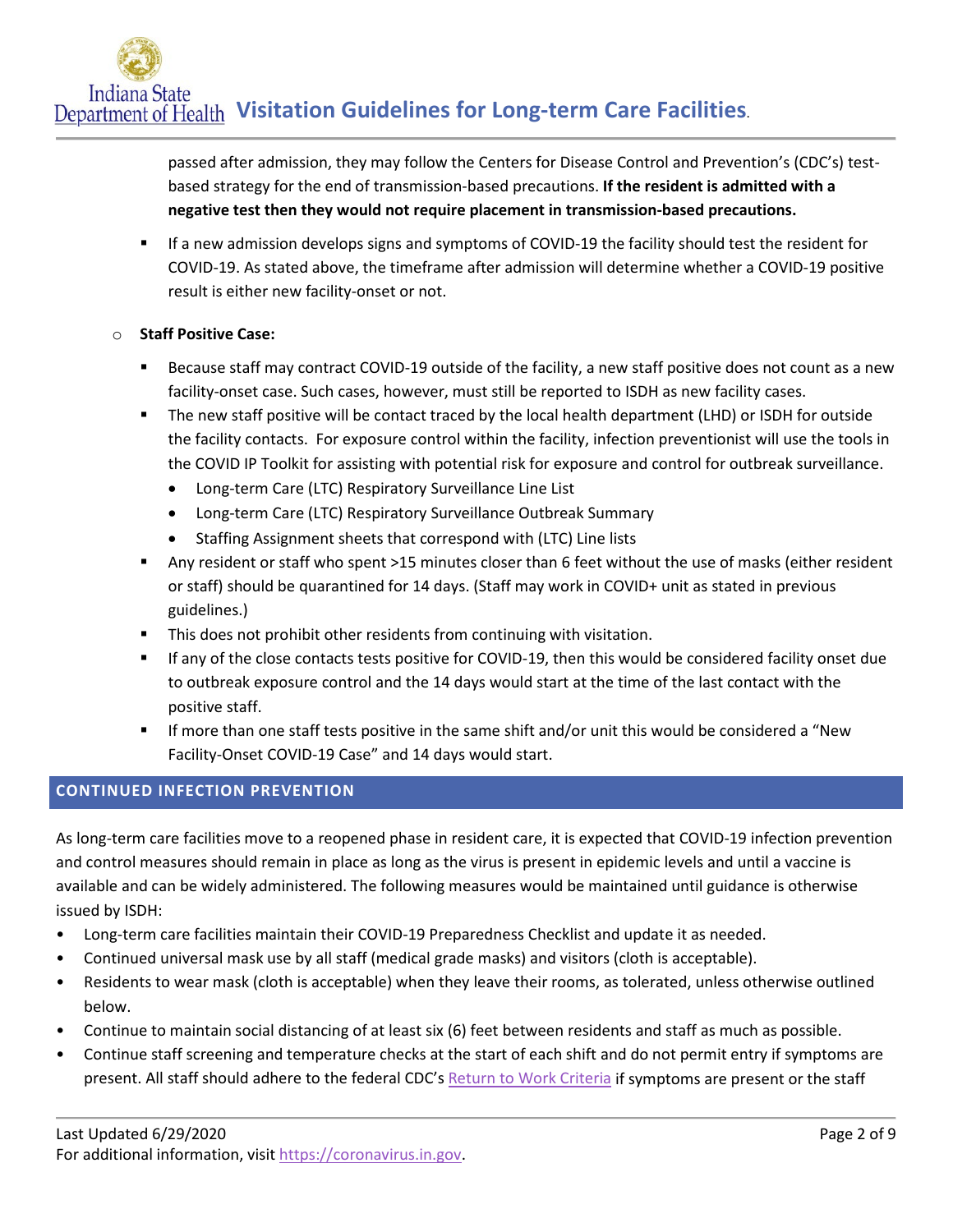member is confirmed COVID-19 positive. However, those facilities with active COVID-19 cases can continue to employ COVID-positive staff who are asymptomatic in the COVID-dedicated areas of the facility.

- Continue visitor screening and temperature checks; do not permit entry if symptoms are present.
- Continue monitoring residents for signs and symptoms daily and increase monitoring if a resident becomes symptomatic.
- Cohort residents within a facility if COVID-19 cases are confirmed, as outlined in ISDH's Standard Operations Procedures for cohorting strategy and utilize dedicated staff for COVID positive units [\(https://www.coronavirus.in.gov/files/IN\\_COVID-19%20IP%20Toolkit%20ISDH\\_6.3.2020.pdf\)](https://www.coronavirus.in.gov/files/IN_COVID-19%20IP%20Toolkit%20ISDH_6.3.2020.pdf).
- Facilities should then adhere to the CDC's Discontinuation of Transmission-Based Precautions guidance prior to moving a resident off of the isolation unit [\(https://www.cdc.gov/coronavirus/2019-ncov/hcp/disposition](https://www.cdc.gov/coronavirus/2019-ncov/hcp/disposition-hospitalized-patients.html)[hospitalized-patients.html\)](https://www.cdc.gov/coronavirus/2019-ncov/hcp/disposition-hospitalized-patients.html).
- A COVID-positive symptomatic person (staff and residents) meets the criteria for discontinuation of transmission based precautions for COVID-19 when (a) ten (10) days have passed since the person's first day of symptoms, (b) the person has had improved respiratory symptoms, and (c) the person has been fever-free for 72 hours without use of fever reducing medications. For persons who test positive but are asymptomatic, ten (10) days must have passed since the day the test was taken.
	- o Affected staff are free to return to work and residents may resume activities.
	- $\circ$  These persons do not need to be tested again they are currently not considered infectious based on current knowledge.
	- $\circ$  Staff who test positive again may continue to work, and residents may continue with activities, provided they have met the isolation guidelines stated above.
- Adherence to strict hand hygiene should continue for all, particularly staff, including when entering the facility and before and after resident care.
- Staff should continue to wear appropriate personal protective equipment (PPE), beyond universal mask use, as needed.
	- $\circ$  Gloves: Use non-sterile gloves upon entry into a resident's room for direct care and change gloves if they become torn or when visibly soiled while in the resident's room. Remove and discard gloves when leaving the resident's room and immediately perform hand hygiene after removal of gloves.
	- o Gowns: For conservation of gowns, the same gown can be used in the COVID units for Droplet-Contact precautions unless they become visible soiled or wet. Gowns should be prioritized for aerosolgenerating procedures, care activities where splashes and sprays are anticipated, and high-contact resident care activities that provide opportunities for transfer of pathogens to the hands and clothing of the staff, including dressing, changing linens, bathing, wound care, changing briefs or assisting with toileting, and device care or use.
- Continue focused and frequent environmental cleaning on all high touch surfaces with approved disinfectants according to the manufacturer's instructions and recommendations.
- Limit performance of aerosol-generating procedures on confirmed or presumed COVID-19 positive residents unless medically necessary. CDC guidance for aerosol-generating procedures should be followed for infection control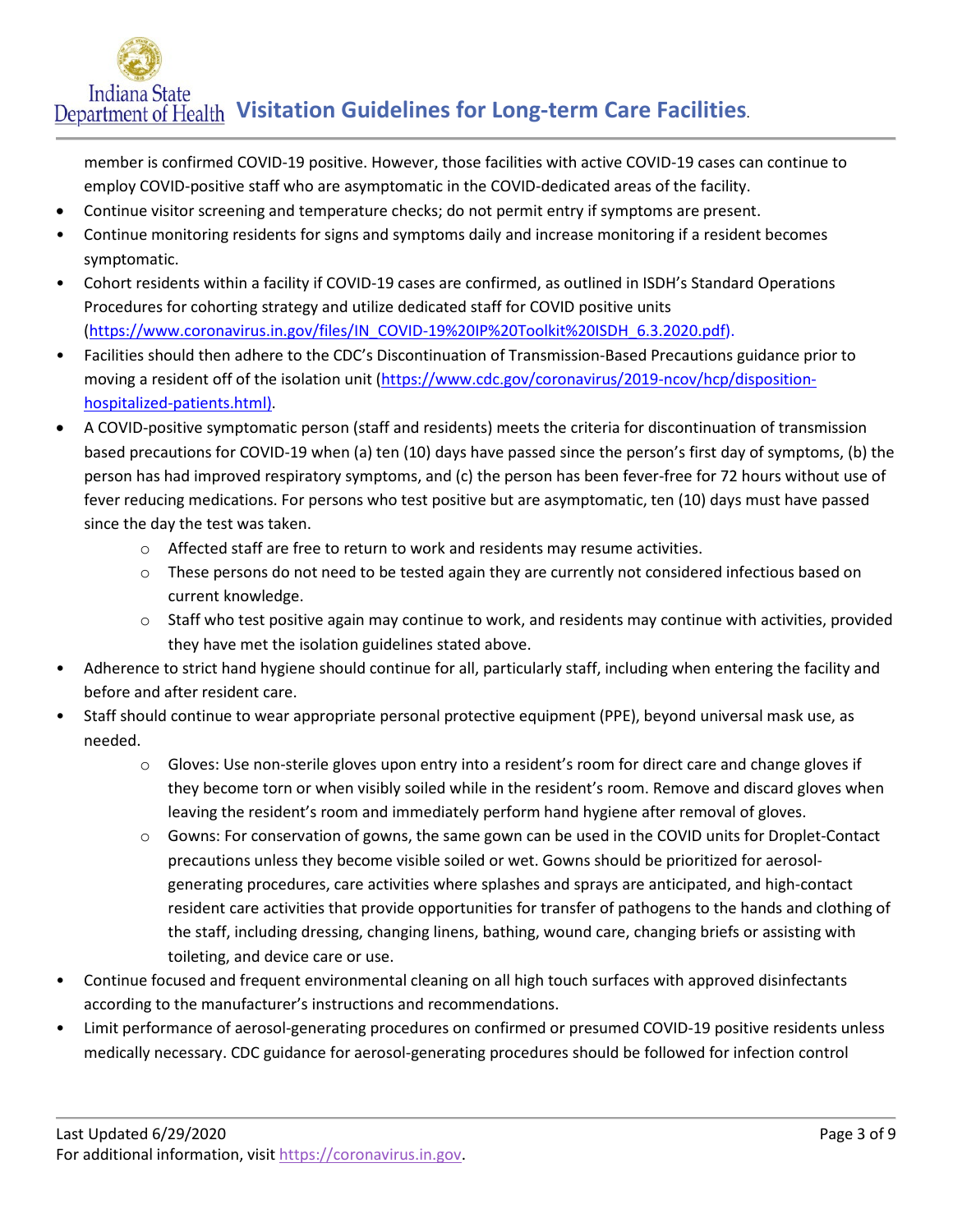measures and the appropriate PPE, including keeping the door closed throughout the procedure and disinfecting all surfaces following the procedure.

### **VISITATION**

Visitation is certainly the most requested activity among long-term care facilities throughout the state. While restricting visitors was an important part of the initial response to the COVID-19 outbreak, resident protections should be balanced with a resident's need to visit with family and friends.

• **Timeline**

Unless a long-term care facility is under visitor restrictions due to a new facility-onset COVID-19 case, ISDH requires the following:

- **By July 4** All long-term care facilities will provide outdoor visitation consistent with ISDH guidelines. Outdoor visitation has been recommended since June 3.
- **As of July 4** Long-term care facilities **may** also allow indoor visitation consistent with guidelines.
- **By July 17** Long-term care facilities must allow (four) 4 hours per day of visitation, including evening hours, consistent with ISDH guidelines.

### • **Outdoor Visitation**

Outdoor visitation may begin immediately if there have been no new facility-onset COVID-19 cases in the past fourteen (14) days in accordance with ISD[H guidelines](https://www.coronavirus.in.gov/files/IN_COVID-19%20outdoor%20visit%206.3.20.pdf) issued on June 3, 2020.

If a staff member is confirmed COVID-19 positive before any confirmed new facility-onset COVID-19 resident cases are confirmed, then the facility may resume outdoor visitation after the facility has completed contact tracing related to the confirmed positive staff member and any exposed residents are quarantined. If any of the contact traced residents or another staff member from the same shift and/or unit tests positive, then visitation must stop and the 14 days starts over again (see definition of new facility-onset COVID-19 cases).

### • **Indoor Visitation**

Indoor visitations may resume as of July 4. As of July 17, waiver guidelines will be updated to require four (4) hours per day of visitation, including evening hours, if there has not been a new facility-onset COVID-19 case in 14 days. A facility can therefore create a policy for length of visits, the number of visitors per resident, and the number of visitors at any one time. Consideration should be given to staffing availability, PPE stocks, and resident needs. Other requirements include:

- o There have been no new facility-onset COVID-19 resident cases in the past fourteen (14) days.
- o Visitation is limited to COVID-negative or COVID-recovered residents, as defined by the resident meeting the CDC's guidance for discontinuation of transmission-based precautions.
- o The facility has proper PPE for residents, staff, and visitors, although visitors are encouraged to bring their own masks to help conserve facility supplies.
- o The facility notifies residents and their representatives of its intention to resume visitation, outlining the guidelines below.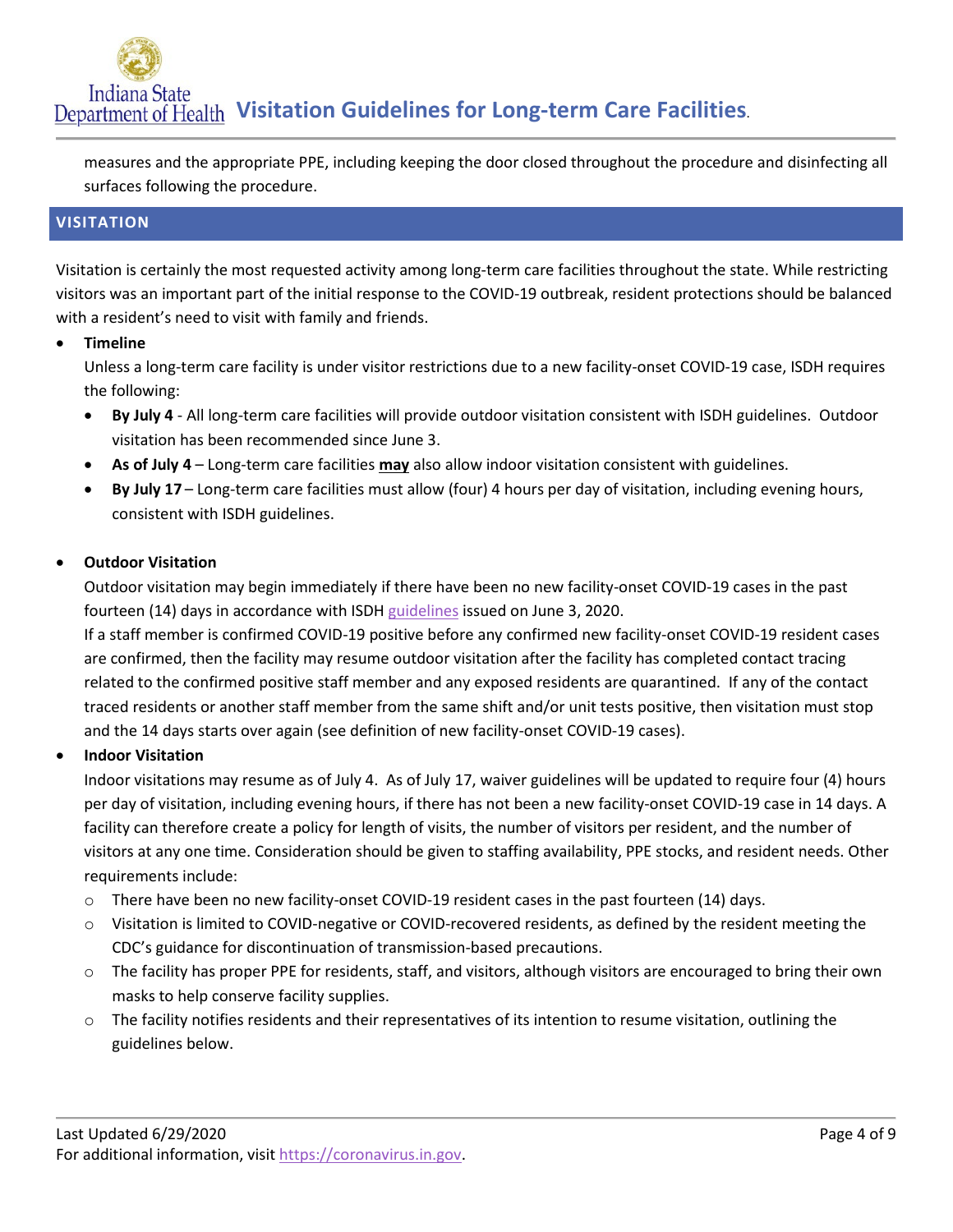- o The facility ceases indoor visitation if a new facility-onset COVID-19 resident case is confirmed in the facility. Fourteen (14) days must pass without a new facility-onset of a COVID-19 case occurring among residents prior to visitation beginning once again.
- o If a staff member is confirmed COVID-19 positive before any confirmed new facility-onset COVID-19 resident cases are confirmed, then the facility may resume indoor visitation after either of the following: the facility has completed contract tracing related to the confirmed positive staff member and the contacts are quarantined.
- o Facilities are also strongly encouraged to cease visitation if it is highly likely there has been COVID-19 exposure in the facility, even if testing has not been conducted or completed yet.
- **Visitors shall:** 
	- o Participate in and pass a symptom screening and temperature check. Facilities shall also require visitors to sign in and attest to their current COVID-status and symptoms. A log should be taken of visits, which should include name, contact information and start and end time of visit.
	- $\circ$  Wash their hands or utilize an alcohol-based hand rub upon arriving at the facility.
	- o Wear a mask at all times while visiting.
	- o Maintain at least six (6) feet distance from all residents in the facility.
	- $\circ$  Utilize the routes indicated by the facility to travel to and from the visitation area.
	- o Children are permitted to visit. Visitors with children must be able to manage them, and children must be able to wear a face mask during the entire visitation. Children under the age of 2 are not required to wear a mask per CDC guidance.
	- $\circ$  Visitors that do not follow these criteria may have the privilege of visitation revoked.
- **Staff shall:** 
	- o Educate on proper PPE use and visitation polices.
	- o Ensure residents wear a mask when visitors are present.
	- $\circ$  Designate certain areas inside and outside the facility that will be utilized for visitation and determine proper space considerations.
	- o Visits in a private resident room should be established for bedbound residents or those who for health reasons cannot leave their rooms. Accommodations should be made for bedbound residents with roommates, so safe visitation can occur.
		- Visitation in outdoor spaces should continue to be prioritized.
		- If indoor spaces are utilized, increased social distancing and other protective measures such as physical barriers may be considered, as is use of privacy curtains.
	- $\circ$  Create a route for visitors to travel to and from the visitation areas.
	- o Disinfect visitation areas after each use.

Recommended facilities utilize scheduling to ensure proper PPE and staffing are available.

# **INDIANA BACK ON TRACK GUIDELINES FOR LONG-TERM CARE FACILITIES**

All long-term care facilities are subject to the Indiana [Back on Track](https://backontrack.in.gov/) Plan. (Assisted living is mentioned specifically only in Stage 2, but the nursing home restrictions in Stages 3-5 also apply to assisted living.)

• Stage 2: Individuals are not allowed to visit residents in residential care/nursing home facilities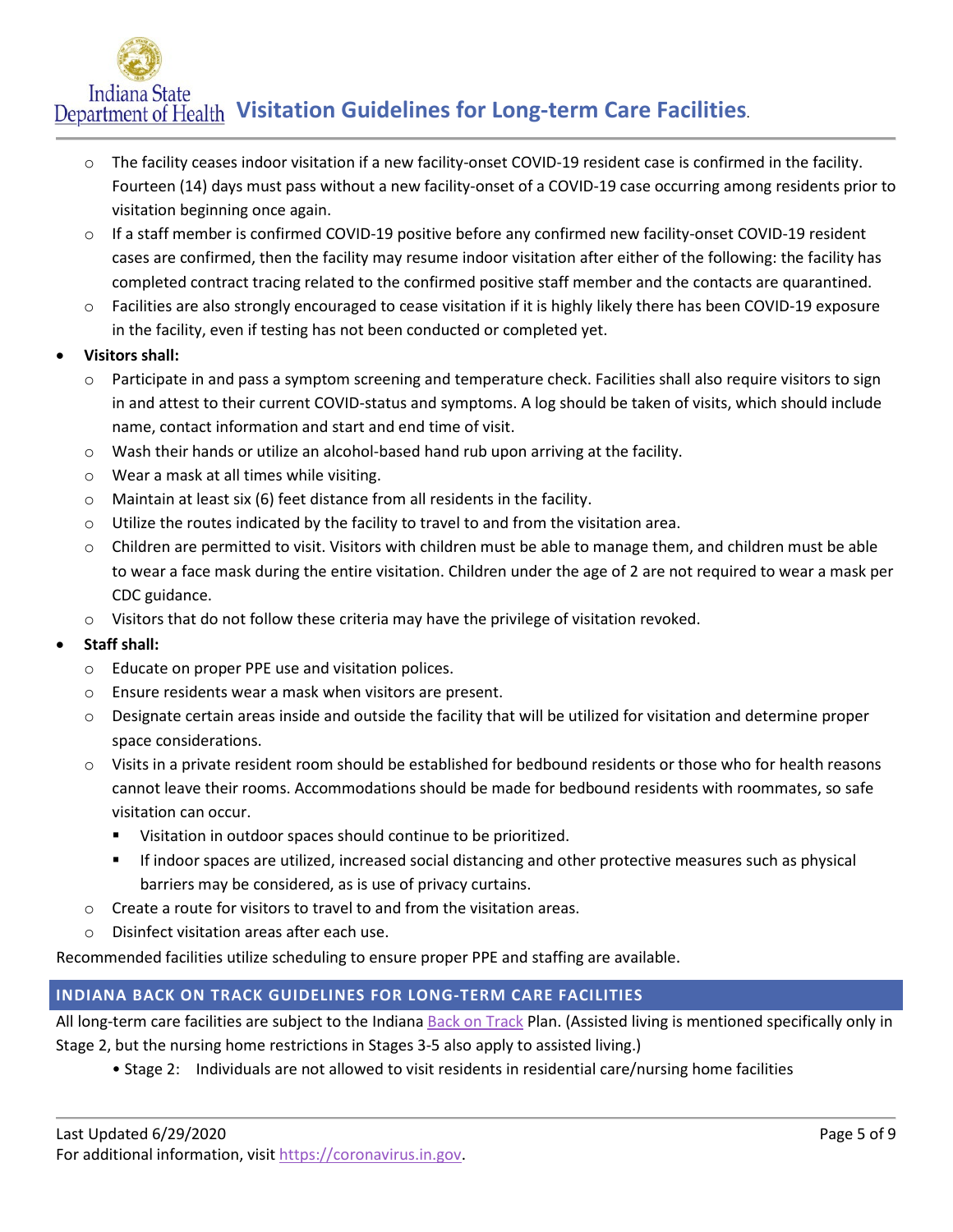- Stage 3: Residential Care/Nursing homes remain closed to visitors; guidance will continue to be evaluated
- Stage 4: Residential Care/Nursing homes open to outdoor visitation as of June 3.
- Stage 5: Residential Care/Nursing home guidance will continue to be evaluated

While there are suggested dates for the beginning of each stage these are dependent on the public health outcome data used to guide our decisions:

- 1. The number of hospitalized COVID-19 patients statewide over the last 14 days
- 2. Critical care bed and ventilator capacity
- 3. Testing capacity for COVID-19 symptomatic and at-risk Hoosiers
- 4. Contact Tracing

### **Personal Services and Activities Inside the Facility Q&A**

With the partial reopening of many businesses, we have received several questions about whether similar services would be allowed to return to long term care facilities. **The guiding principle has been that if the service is essential and directly relates to the health and safety of the individual residents, then it can be allowed so long as infection control practices (screening, masks, hand washing) can be employed**. We now know more about the SARS-CoV-2 virus and that proper infection control practices can prevent the spread of COVID-19. Therefore, we have updates to document to allow more services for residents:

- **Salon: Can a hairdresser come in if they are wearing a mask and serving only one customer at a time with environmental cleaning of the chair and instruments between clients? Yes,** using the ISDH Guidance for Personal Services in Long Term Care.
- **Stand-alone Gym/ Swim area: Can residents use gym equipment or have swim therapy activities? Yes**. Exercise is both important for the physical and mental health and wellbeing of individuals and should be allowed if can be done safely. The facility needs to limit the use to **one individual at a time on each piece of equipment**, **or therapy pool,** and must wipe down equipment with approved antiviral disinfectants after each individual use.

• **Therapy Gyms for OT/PT: Can more than one resident be in the therapy gym at one time? Yes.** Facilities must assure that they provide 6 feet for social distance in the therapy gym, and the resident/residents and staff are wearing masks. The equipment must be wiped down with approved antiviral disinfectants after each use.

- **Dentist/Podiatry Visits:** *Routine and preventive visits can resume* in addition to the emergent and urgent care that has already being provided. They, like any outside visitor, should be screened for symptoms and wear appropriate PPE while in the facility.
- **Construction or Maintenance Vendors:** If a facility needs construction or maintenance, an infection preventionist must review and approve the proposed work before it starts to ensure proper use of infection control environmental controls. Infection preventionist in the building will use their policies and provide written guidance for these controls.
- **Therapy Pets:** Therapy pets can be brought to the facility. COVID-19 positive patients should not pet or hold the therapy pets, but they may be petted by residents not in COVID-19 precautions. Residents should use hand sanitizer before and after contact with therapy pets.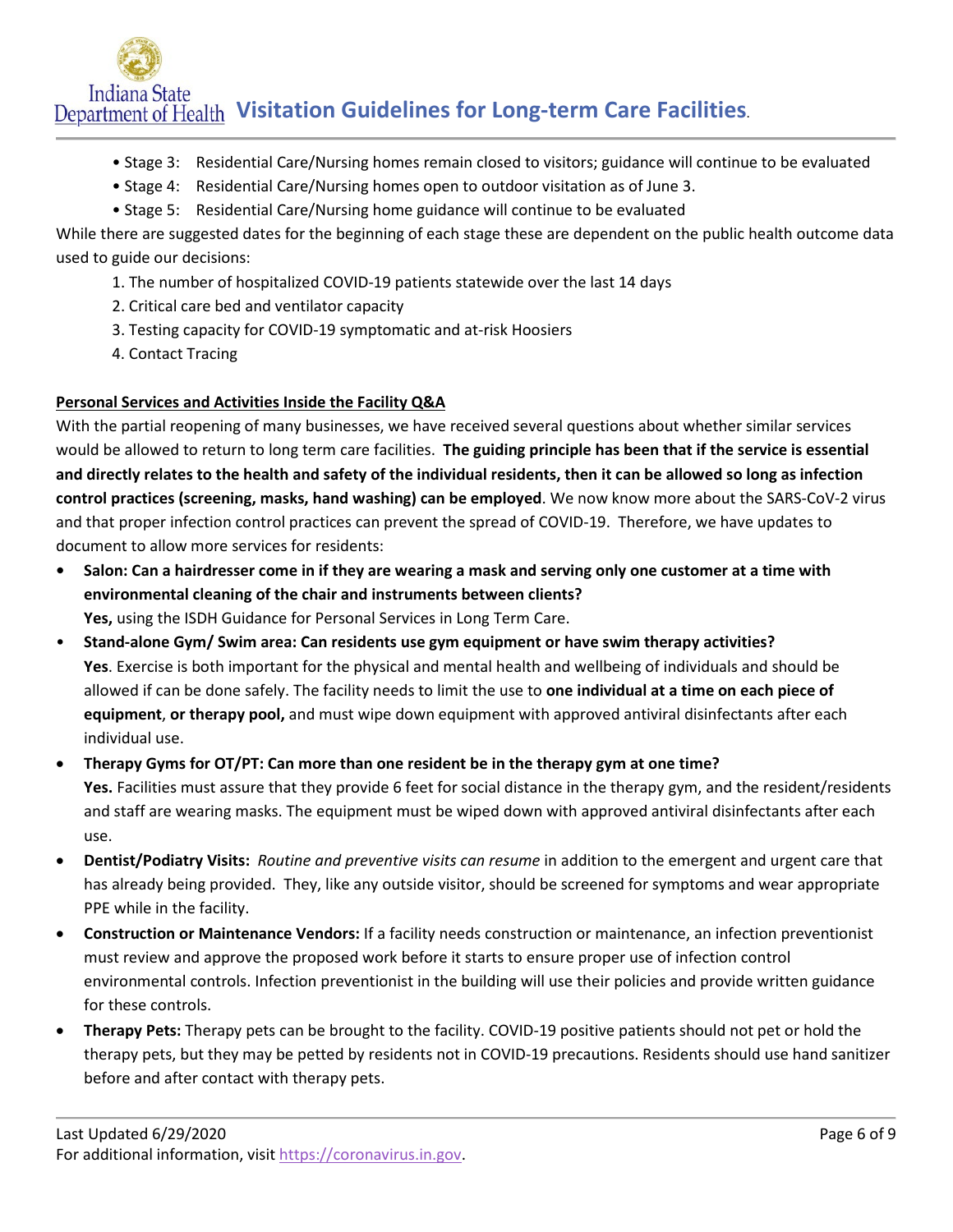- **Communal Dining and Activities:** In recognition of the impact and increased staffing requirement for social isolation, communal dining/activities can occur under these conditions:
	- o No new facility-onset cases of COVID-19 in the last 14 days.
	- o COVID-19 recovered residents can resume communal dining despite facility active status if able to cohort these residents. Proper social distancing precautions still need to be in place.
	- o Facilities can adhere to social distancing, such as being seated at least 6 feet apart.
	- o Dining area is environmentally cleaned before and after each group comes to the area.
	- o Residents should be offered hand hygiene before dining and after returning to their room.
	- $\circ$  Residents should not share food, drinks or other personal items during dining.
	- $\circ$  Caregivers in the dining area should wear masks, and perform hand hygiene before assisting residents to eat and between each resident that they assist.
	- $\circ$  Caregivers should perform hand hygiene after leaving the dining area or the resident's room if assisting them there.

#### **Leaving the Facility**

# **Are there any changes to ISDH recommendation that residents not be allowed to leave the facility unless for emergent medical needs (e.g., hospital or dialysis)?**

**Yes,** outbreak guidance changes over the course of time in regards to infection control risks and level of community prevalence. The following has been updated to add also the Infection Control Guidance:

- **Excursions:** Independently mobile residents may leave the facility provided they take proper precautions with social distancing, hand hygiene, and mask wearing. They do not need require transmission based precautions but should be monitored for symptoms. Residents who are not independently mobile may be escorted on outdoor excursions if all precautions are taken (i.e., social distancing of at least six (6), masks, and hand hygiene).
- **Appointments:** Residents can attend medical appointments both routine and preventative outside of the facility. Telehealth should still be used in appropriate situations. Should residents do go for outside Doctor appointments, ER visit, or dialysis visits the following should is recommendations for infection control:
- **Necessary Appointments/ Dialysis:** For those residents leaving for a necessary appointment, including dialysis 3 times per week, facilities should take infection control precautions to minimize the risk of transmission of COVID-19 (e.g., giving the resident a surgical mask to wear while attending the appointment, and performing hand hygiene before and after the appointments).

These infection control precautions provided for the residents' transport, as well as the infection control precautions in place in the physician offices, ED, and Dialysis centers, allow us at this time to **not recommend Transmission Based Precautions (Contact-Droplet) or quarantine for 14 days upon return to the facility.** Facilities will continue to monitor these residents for signs and symptoms of COVID 19 per protocols for all other COVID naive residents in the facility.

• **Dialysis residents** who frequently go out of the facility, may be offered a private room, if possible, or a semi-private room with a roommate that has not had high exposure risk for COVID 19. (I.e. waiting on test results from an exposure or symptomatic for COVID 19). **Note: A private room is not required, but may be recommended as added**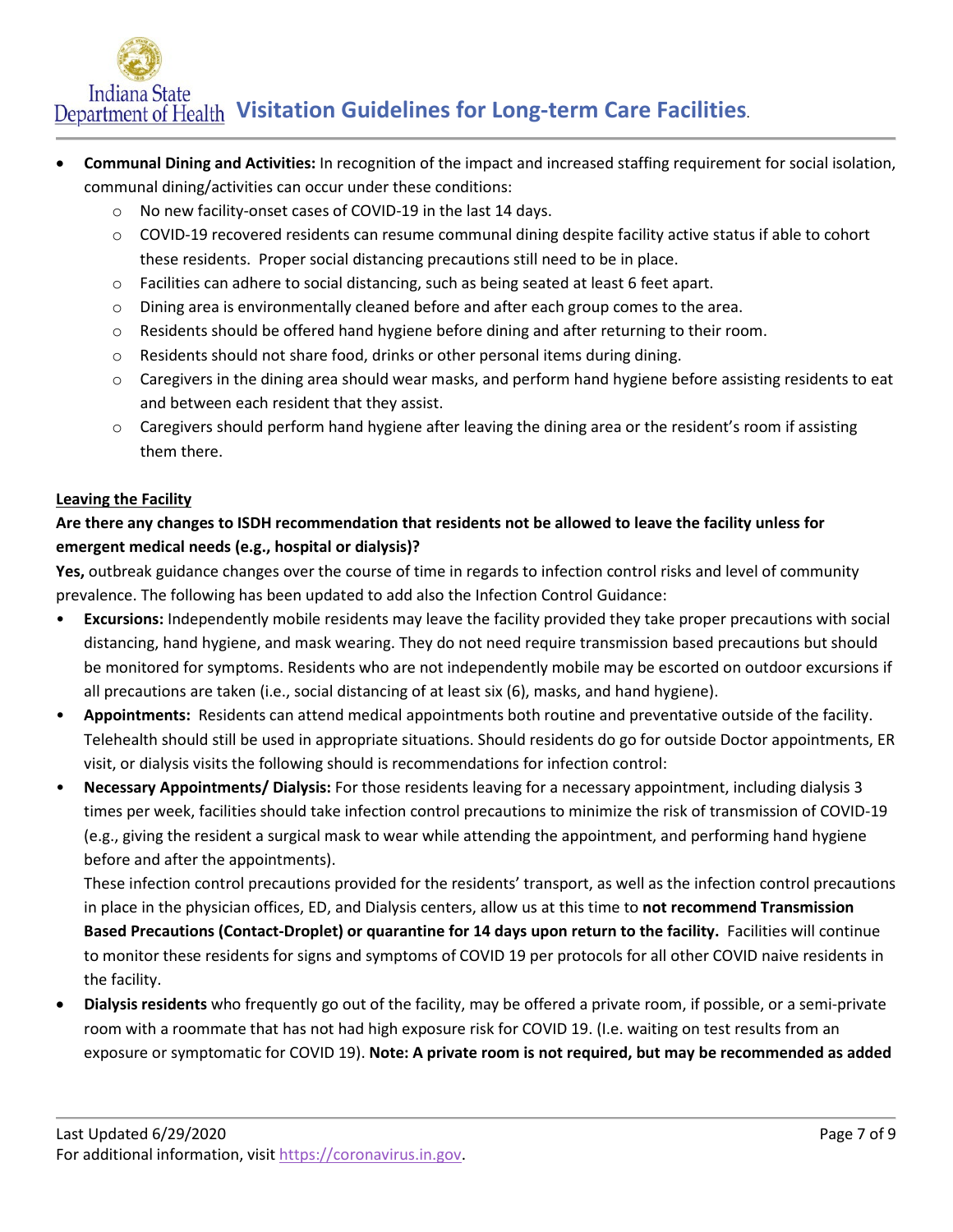**infection control should the facility have this space.** These residents do not require transmission-based precautions however, due to being at high risk these residents should be monitored closely for symptoms.

- **Funerals and Weddings:** Residents who are attending a funeral or wedding are not required by ISDH or CDC to be in 14-day quarantine upon return. The facility should however assure they provide infection control precautions for the resident, instruct them to wear a facemask at all times in public, social distance by six (6) feet, as much as possible if with multiple family members that they are not already living with, and perform hand hygiene before and after removal of mask, or touching face, nose, eyes. Consider providing them with clean disposable tissues and avoid the reuse of cloth handkerchief for tears.
- **New Admissions or Re-admissions:** CDC recommends managing the **unknown COVID-19 status** for all new admissions or re-admissions to the facility. (Examples of readmissions are those who are admitted from extended hospital, or those who have gone on family stays that extend over a period of days during the COVID-19 outbreak).
	- o **Unknown COVID-19 Status:** CDC recommends facilities create a plan for managing new admissions and readmissions whose COVID-19 status is unknown. CDC allows for **options that may include placing the resident in a single-person room in the general population area or in a separate observation area so the resident can be monitored for evidence of COVID-19.**
		- $\circ$  Residents can be transferred out of the observation area to the general population area of the facility if they remain afebrile and without symptoms for 14 days after their exposure (or admission).
		- $\circ$  Testing at the end of this period could be considered to increase certainty that the resident is not infected but is not required.
		- $\circ$  If an observation area has been created, residents in the facility who develop symptoms consistent with COVID-19 could be moved from their rooms to this location while undergoing evaluation.
		- o All [recommended PPE](https://www.cdc.gov/coronavirus/2019-ncov/infection-control/control-recommendations.html) should be worn during care of newly admitted or readmitted residents under observation for unknown COVID status; this includes use of facemask, eye protection (i.e., goggles or a disposable face shield that covers the front and sides of the face), gloves, and gown. **Cloth face coverings are not considered PPE and should not be worn by healthcare provider when PPE is indicated.**
		- o **Known COVID-19 Negative Status:** If residents are admitted from the hospital who have a COVID-19 negative test during that admission and are not under treatment for COVID-19 signs or symptoms, they can be monitored in the general main area of the facility without being placed in transmission-based precautions (Droplet-Contact).
		- o **Known COVID-19 Positive Status:** Readmitted residents who are known positive for COVID-19 and who have not met the CDC guidance for removal of transmission-based precautions should be placed in the COVID-19 unit, and continue (droplet-contact) precautions until recovered.

*Resources: Interim Additional Guidance for Infection Prevention and Control for Patients with Suspected or Confirmed COVID-19 in Nursing Homes [\(https://www.cdc.gov/coronavirus/2019-ncov/hcp/long-term-care.htm\)](https://www.cdc.gov/coronavirus/2019-ncov/hcp/long-term-care.htm).* 

# **Outdoor Visits and COVID-Positive Staff**

On June 3, 2020, ISDH issued guidance for outdoor visits. Under that original guidance, outdoor visitation can start only if there have been "no new COVID cases that originated within the facility, including those involving residents or staff,